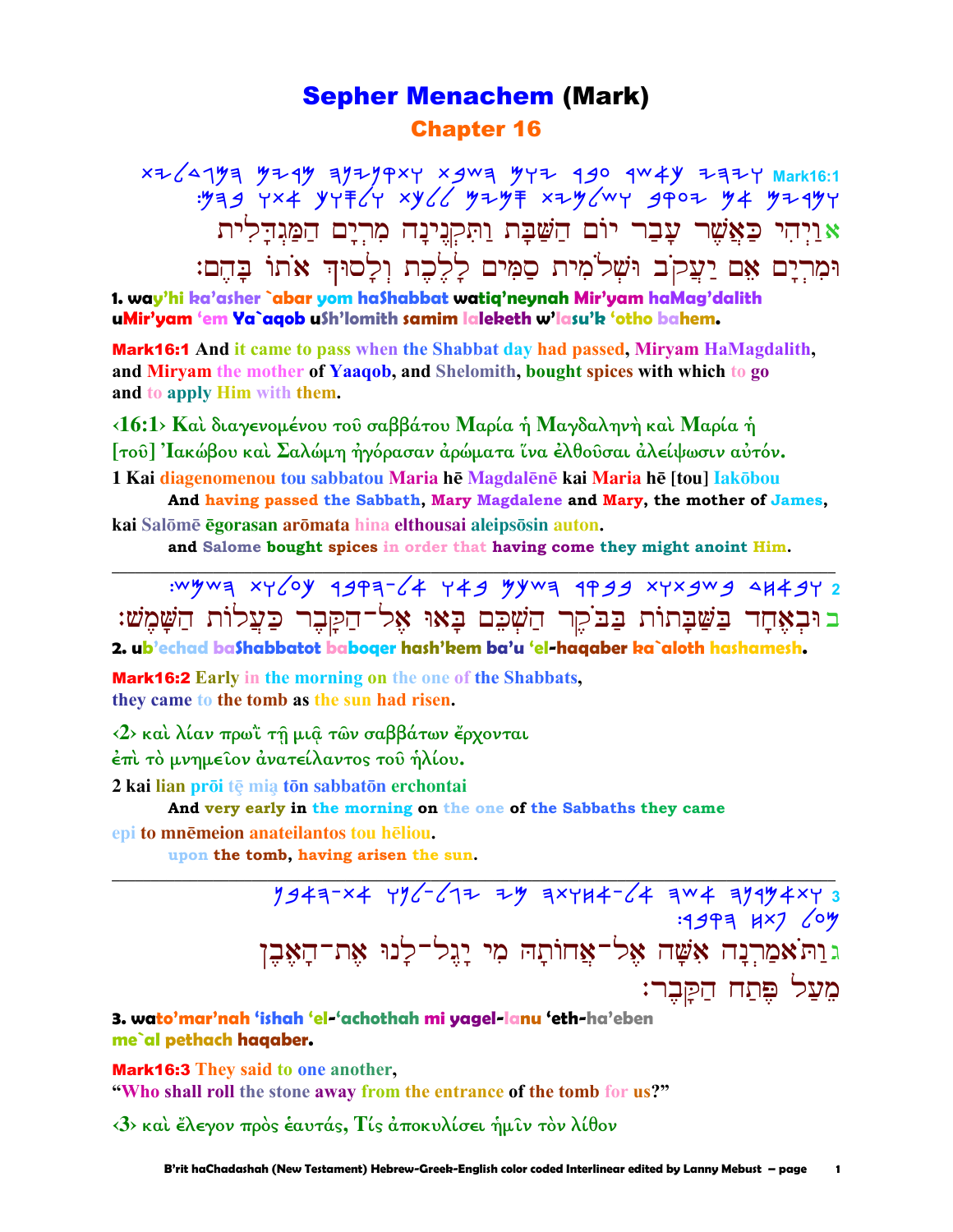έκ της θύρας του μνημείου;

3 kai elegon pros heautas,

And they were saying to themselves

Tis apokylisei hēmin ton lithon ek tēs thyras tou mnēmeiou?

"Who shall roll away for us the stone from the entrance of the tomb?"

:44 7629344 7443 2443 36677 3744 744 744 374 4 דוּבְהַבִּיטַן רַאוּ וְהִנֵּה נְגִלְלַה הַאָּבֶן כִּי הַיְתַה גִּדֹלַה מְאֹד:

4. ub'habitan ra'u w'hinneh nig'l'lah ha'aben ki hay'thah g'dolah m'od.

**Mark16:4** But when they looked intently, they saw, behold, that the stone had been rolled away, for it was very large.

<4> και άναβλέψασαι θεωρούσιν ὄτι άποκεκύλισται ὁ λίθος· ἦν γάρ μέγας σφόδρα. 4 kai anablepsasai theorousin hoti apokekylistai ho lithos;

And having looked up they saw that had been rolled away the stone.

en gar megas sphodra.

For it was extremely large.

 $77979 907 907 904 1789 19774407 1993 197764 19777 19776$ הוַתַּבֹאֲנָה אֶל־תּוֹךְ הַקַּבֶר וַתְּרְאֵינָה בָחוּר אֶחָד יֹשֵׁב מְיַמִין וְהוּא עֹטֶה שִׂמְלַָה לְבָנָה וַתְּשָׁתּוֹמַמְנָה:

5. watabo'nah 'el-to'k haqaber watir'eynah bachur 'echad ysheb miyamin w'hu' `oteh sim'lah l'banah watish'tomam'nah.

**Mark16:5** They came inside the tomb and saw a certain young man sitting to the right and he clothed a white robe; and they were astonished.

 $5$  και είσελθούσαι είς το μνημείον είδον νεανίσκον καθήμενον έν τοις δεξιοις περιβεβλημένον στολήν λευκήν, και εξεθαμβήθησαν.

5 kaj eiselthousaj eis to mnēmejon eidon neaniskon kathēmenon en tois dexiois

And having entered into the tomb, they saw a young man sitting on the right peribeblēmenon stolēn leukēn, kai exethambēthēsan.

having been clothed in a white robe, and they wee utterly amazed.

 $36r^{14}$  2 12/2 0WY32-x4 3/44YXWX-64 13264 1442Y 6  $749997$  3  $x - 373$  37  $79974$   $499$   $473$   $x + 999$   $99$   $7 \times 4$  $: Y 9 Y 3 97 Y W 3 4 W 4$ וּוַיֹּאמֶר אֲלֵיהֵן אַל־תִּשָׁתוֹמַמְנַה אֶת־יַחוּשִׁעַ הַנַּצִרִי הַנִּצִלַב אַתֵּן מִבַקִשׁוֹת הוּא קָם אֵינֵנּוּ פֹּה הִגֲה־זֶה הַמָּקוֹם אַשר השכיבהו בו:

6. wayo'mer 'aleyhen 'al-tish'tomam'nah 'eth-Yahushuà haNats'ri hanits'lab 'aten m'baq'shoth hu' qam 'eynenu phoh hinneh-zeh hamaqom 'asher hish'kibuhu bo. Mark16:6 He said to them. "Do not be astonished.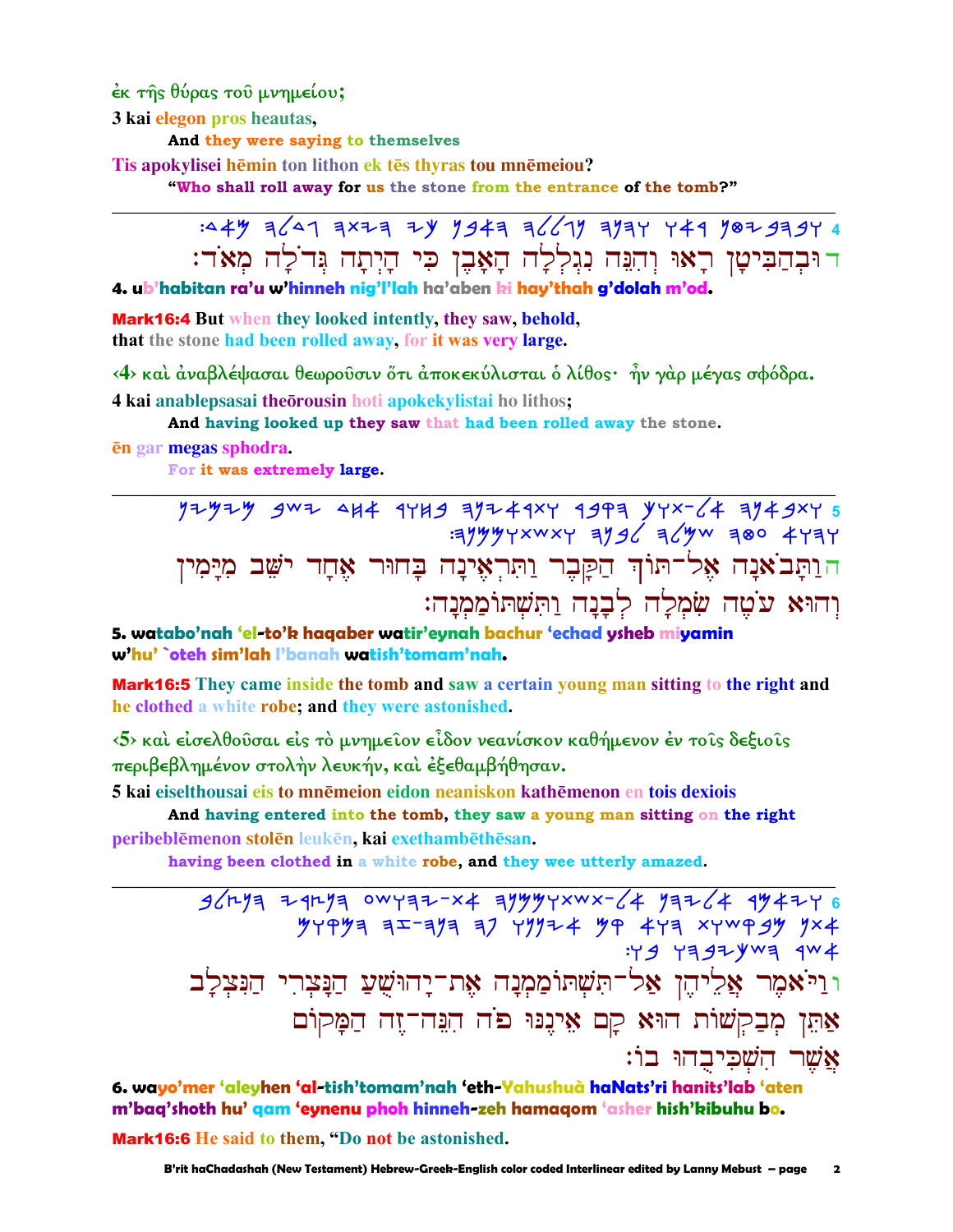You are seeking OW534 the Natsri, who was crucified. He has risen; He is not here. Behold, this is the place where they laid Him!"

<6> ο δέλέγει αύταΐς, Μή εκθαμβεΐσθε· 'Ιησούν ζητεΐτε τον Ναζαρηνον τον έσταυρωμένον· ήγέρθη, ούκ έστιν ώδε· ίδε ο τόπος όπου έθηκαν αύτόν. 6 ho de legei autais, Mē ekthambeisthe;

But he said to them, "Do not be amazed.

**I** Esoun zeteite ton Nazarenon ton estauromenon:

You sought Yahushua the Nazarene the one having been crucified. ēgerthē, ouk estin hōde; ide ho topos hopou ethēkan auton.

He was raised, he was not here. Look, the place where they laid Him."

זוְאַתֵּן לֵכְנָה וְהִנֵּדְתֶּן לְתַלְמִידָיו וּלְפֶטְרוֹס כִּי הוֹלֵךְ הוּא לִפְנִיכֵם הַנֵּלִילַה וְשָׁם תִּרְאָהוּ כַּאֲשֶׁר אָמַר לָכֶם:

7. w'aten lek'nah w'higad'ten l'thal'midayu ul'Phet'ros ki hole'k hu' liph'neykem haGalilah w'sham tir'uhu ka'asher 'amar lakem.

Mark16:7 "But as for you, go and tell His disciples and Phetros (Kepha) that He is going before you to the Galil, and there you shall see Him, as He said to you."

 $\langle 7 \rangle$  άλλά υπάγετε είπατε τοις μαθηταις αυτου και τω Πέτρω ότι Προάγει υμας είς την Γαλιλαίαν· έκει αύτον ὄψεσθε, καθώς είπεν ύμιν.

7 alla hypagete eipate tois mathētais autou kai tō Petrō hoti Proagei hymas

"But go tell His disciples and Peter he goes before you

eis tēn Galilaian; ekei auton opsesthe, kathōs eipen hymin.

into Galilee. There you shall see him, just as he told you."

 $7409 yxxx + 7y 1999 - 7y 1757yx + x4x - 1749yx + 8  
+2499 yx + 1757yx + 1757yx + 1757yx + 1757yx + 1757yx + 1757yx + 1757y + 1757y + 1757y + 1757y + 1757y + 1757y + 1757y + 1757y + 1757y + 1757y + 1757y + 1757y + 1757y + 1757y + 1757y + 1757y + 1757y +$ חוַתִּמַהֵרְנָה לָצֵאת וַתְּנוּסֵינָה מִן־הַקֵּבֶר כִּי אֲחָזָתַן רִעֲדָה וְתִמְּהוֹן וְלֹא־הִגִּידוּ דָבָר לְאִישׁ כִּי יַרְאוּ:

8. wat'maher'nah latse'th wat'nuseynah min-haqeber ki 'achazathan r'`adah w'thimahon w'lo'-higidu dabar l'ish ki yare'u.

**Mark16:8** They immediately went out and fled from the tomb because trembling and bewilderment had seized them, and they did not say a word to anyone because they were afraid.

<8> και έξελθούσαι έφυγον άπό του μνημείου, είχεν γάρ αύτάς τρόμος και έκστασις· και ούδενι ούδεν είπαν· έφοβούντο γάρ.

8 kai exelthousai ephygon apo tou mnēmeiou, eichen gar autas tromos

And having gone out they fled from the tomb, seized for them trembling kai ekstasis; kai oudeni ouden eipan; ephobounto gar.

and amazement. And no one nothing they told, for they were afraid.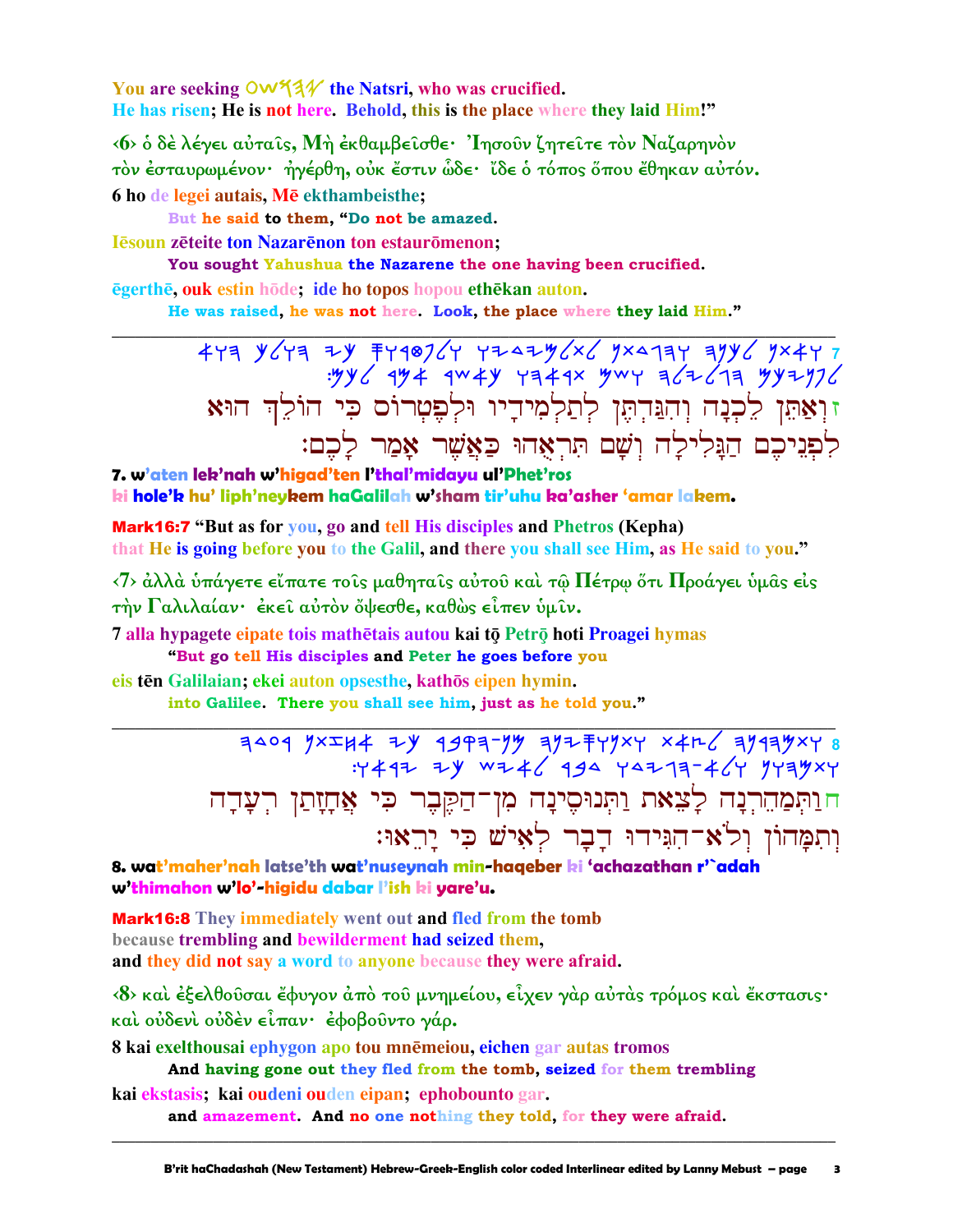e TFTT VAW THE WYTHE CHAP PURE YARE THE SURF WARD.<br>BAW FUNGE WASTER FUNG YARE THE THE WEOF WARD. טוְהוּא כַּאֲשֶׁר קָם מִן־הַמֵּתִים בְאֶחָד בַּשַּׁבָּת נִרְאָה בָרִאֹשֹׁנָה אָל־מְרִיָם הַמַּגְדָלִית אֲשֶׁר גֲרָשׁ מִמֶּנָּה שִׁבְעָה שֶׁדִים:

9. w'hu' ka'asher gam min-hamethim b'echad baShabbat nir'ah bari'shonah 'el-Mir'yam haMag'dalith 'asher gerash mimenah shib'`ah shedim.

Mark16:9 {{But when He rose from the dead on the one of the Shabbat, He appeared first to Miriyam Magdalith, from whom He had cast out seven demons.

## **The Longer Ending of Mark**

[[<9> Άναστάς δέ πρωΐ πρώτη σαββάτου έφάνη πρώτον Μαρία τη Μαγδαληνη, παρ' ης έκβεβλήκει έπτά δαιμόνια.

Î16:9 Anastas de prōi prōtē sabbatou ephanē prōton

And having arisen early on the first of the Sabbath he appeared first

Maria tē Magdalēnē, par' hēs ekbeblēkei hepta daimonia.

to Mary Magdalene, from whom He had cast out seven demons.

י ותלד ותגד לאנשים אשר היו עמו והם מתאבלים ובכים:

## 10. watele'k wataged la'anashim 'asher hayu `imo w'hem mith'ab'lim ubokim.

Mark16:10 She went and told this to the men who had been with Him and they were mourning and weeping.

<10> έκείνη πορευθείσα άπήγγειλεν τοίς μετ' αύτου γενομένοις πενθούσι και κλαίουσιν·

10 ekeinē poreutheisa apēggeilen tois met' autou genomenois penthousi

That one having gone announced to the ones with Him having been mourning

kai klaiousin;

and crying.

 $=36$  YYZY43 46 3264 3497 24 24 yoyw gw 4447 11 יאוכאֲשֶׁר שָׁמְעוּ כִּי חַי וְנִרְאַה אֵלֵיהַ לֹא הֵאֲמִינוּ לִהּ:

11. w'ka'asher sham'`u ki chay w'nir'ah 'eleyah lo' he'eminu lah.

**Mark16:11** When they heard that He was alive and had appeared to her, they did not believed her.

<11> κάκεινοι άκούσαντες ότι ζη και έθεάθη ύπ' αύτης ήπίστησαν.

11 kakeinoi akousantes hoti zē kai etheathē hyp' autēs ēpistēsan.

And those having heard that He lived and he was seen by her, refused to believe.

 $Y$ 149  $Y$ 13  $Y$ 13  $Y$ 14  $X$ 14  $X$ 43  $Y$ 14  $Y$ 14  $Y$ 14  $Y$ 12  $Y$ 14  $Y$ 12  $Y$ 14  $Y$ 12  $Y$ 14  $Y$ 12  $Y$ 14  $Y$ 12  $Y$ 14  $Y$ 12  $Y$ 14  $Y$ 12  $Y$ 14  $Y$ 12  $Y$ 14  $Y$ 12  $Y$ 14  $Y$ 12  $Y$ 14  $Y$ 14  $Y$ 14  $Y$ 14  $Y$ 14  $Y$ 14  $Y$ 14  $Y$ 14  $Y$ 1  $4404$   $4741$   $477$   $4777$ יב וְאַחֲרֵי־כִן נִרְאָה בִּדְמוּת אַחֶרֶת לְשְׁנַיִם מֵהֵם בַּדָּרֵה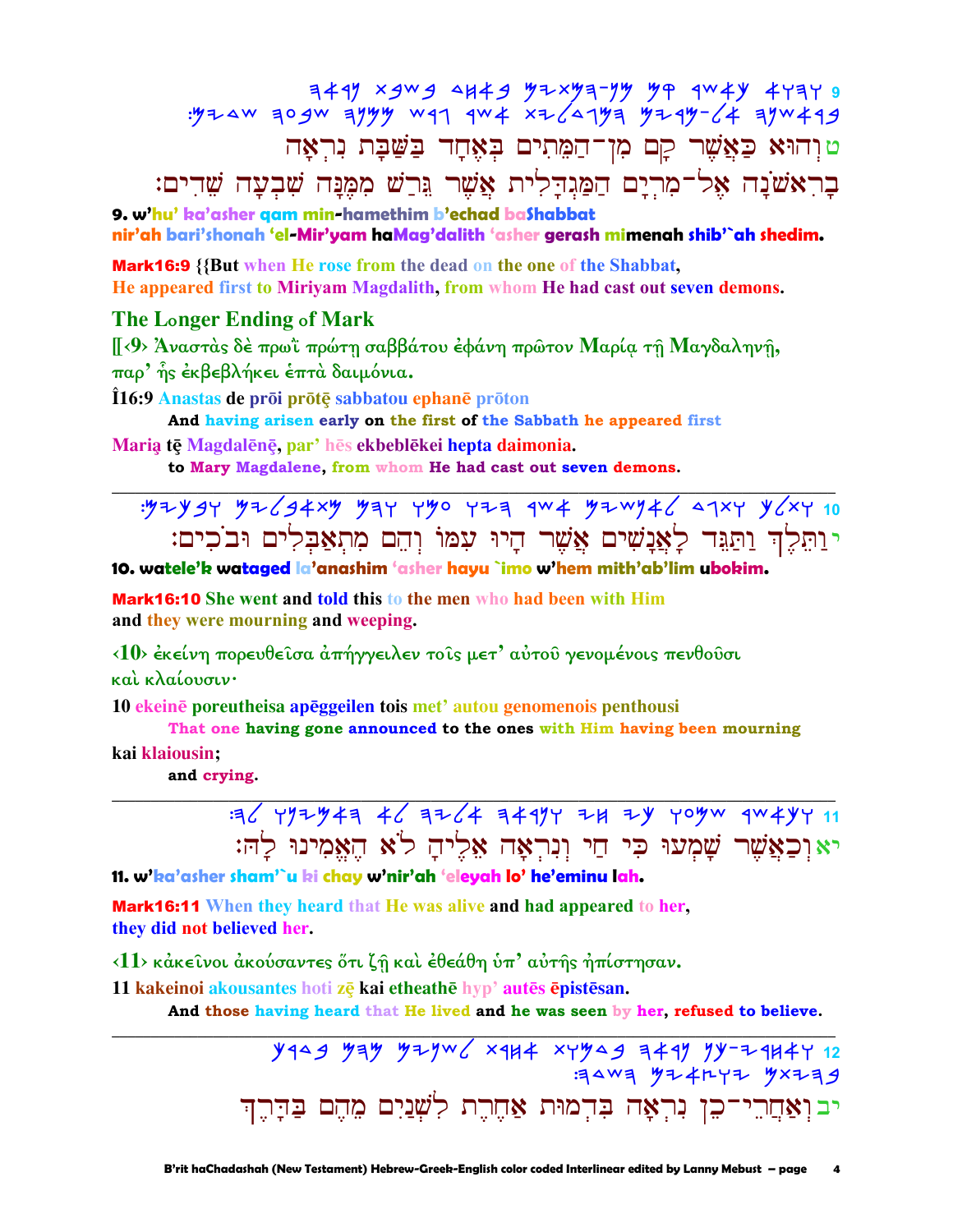בהיתם יוצאים השרה:

12. w'acharey-ken nir'ah bid'muth 'achereth lish'nayim mehem badare'k bih'yotham yots'im hasadeh.

**Mark16:12** Afterward, He appeared in another form to two of them on the road when were going out into the field.

<12> Μετά δέ ταῦτα δυσίν έξ αὐτῶν περιπατοῦσιν έφανερώθη

έν έτέρα μορφή πορευομένοις είς άγρόν·

12 Meta de tauta dysin ex auton peripatousin ephanerothe

And after these things, to two of them walking along he appeared

en hetera morphe poreuomenois eis agron;

in another form going into the country.



13. w'hem hal'ku wayagidu la'acherim w'gam-lahem lo' he'eminu.

**Mark16:13** They went away and told to the others, but they did not believe them either.

<13> κάκεινοι άπελθόντες άπήγγειλαν τοις λοιποις· ούδέ έκείνοις έπίστευσαν.

13 kakeinoi apelthontes apēggeilan tois loipois; oude ekeinois episteusan.

And those having gone reported to the rest. Neither did those believe.

 $\sqrt{(1+1)^2+1}$   $\sqrt{(1+1)^2+1}$   $\sqrt{(1+1)^2+1}$   $\sqrt{(1+1)^2+1}$   $\sqrt{(1+1)^2+1}$   $\sqrt{(1+1)^2+1}$   $\sqrt{(1+1)^2+1}$   $\sqrt{(1+1)^2+1}$   $\sqrt{(1+1)^2+1}$   $\sqrt{(1+1)^2+1}$ ידוּבַאָחֵרנַה נִרְאָה לְעַשְׁתֵּי הֵעֲשַׂר בִּהְיוֹתַם מִסְבִּים לָאֵכֹל וַיִּחָרֵךְ חֵסְרוֹן אֵמוּנָתָם וּקִשִׁי לְבָבָם אֲשֵׁר לֹא־הֵאֲמִינוּ לְרֹאָיו וְהוּא נֵעוֹר מִן־הַמֵּתִים:

14. uba'acharonah nir'ah l'`ash'tey he`asar bih'yotham m'subim le'ekol way'chareph ches'ron 'emunatham ug'shi l'babam 'asher lo'-he'eminu l'ro'ayu w'hu' ne`or min-hamethim.

**Mark16:14** Finally He appeared to the eleven as they were reclining to eat. He reproached their lack of faith and the hardness of their heart, that they did not believe those who saw Him that He had been awakened from the dead.

<14> "Υστερον [δε ] ανακειμένοις αυτοίς τοις ένδεκα εφανερώθη και ώνείδισεν την απιστίαν αυτών και σκληροκαρδίαν ότι τοις θεασαμένοις αύτον έγηγερμένον ούκ επίστευσαν. 14 Hysteron [de] anakeimenois autois tois hendeka ephanerōthē

But later reclining at table themselves to the eleven He was revealed

kai öneidisen tēn apistian autōn kai sklērokardian

and He reproached the unbelief of them and their hardness of heart

hoti tois theasamenois auton egenermenon ouk episteusan.

because the ones having seen Him having been raised they did not believe.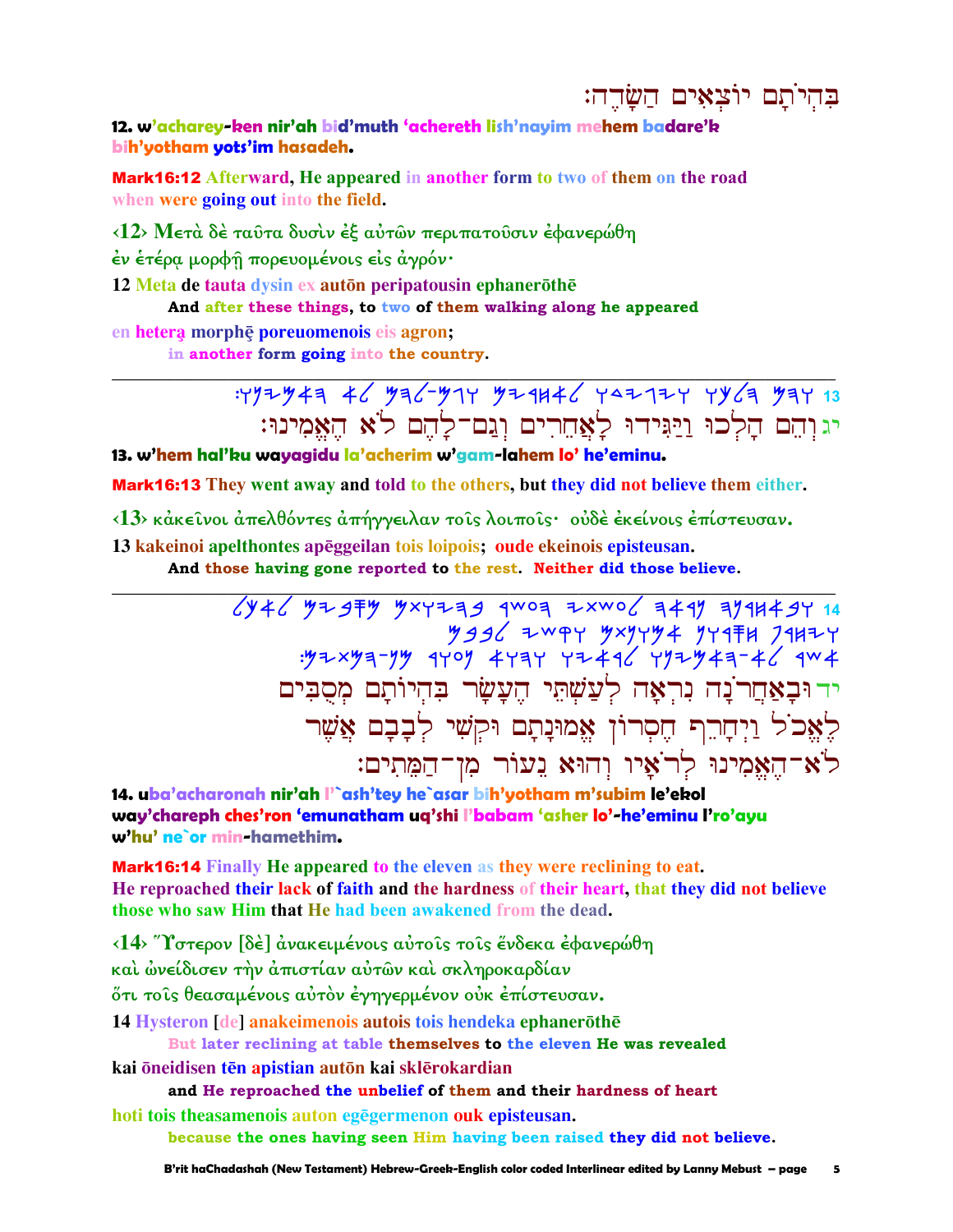$\frac{y}{y-1} = \frac{y}{15}$ טו וייאמר אליהם לכו אל־כל־העולם וִקְרָאוּ אֶת־הַבְשׂוֹרָה לְכָל־הַבְּרִיאָה:

15. wayo'mer 'aleyhem l'ku 'el-kal-ha`olam w'gir'u 'eth-hab'sorah l'kal-hab'ri'ah.

Mark16:15 And He said to them, "Go into the whole world and preach the good news to all creation."

 $\langle 15 \rangle$  και είπεν αύτοις, Πορευθέντες είς τον κόσμον άπαντα κηρύξατε το ευαγγέλιον πάση τη κτίσει.

15 kai eipen autois.

And he said to them,

Poreuthentes eis ton kosmon hapanta kēryxate to euaggelion pasē tē ktisei. "having gone into the world all preach the good news to all creation."

> : yw 42 yz y 42-46 qw 44 ow y 2 4 4 6 90 y 4 y 2 y 4 y 3 16 טז הַמַּאֲמִין וְנִטְבָל הוּא יְוַּשִׁעַ וַאֲשֶׁר לֹא־יַאֲמִין יֵאִשָׁם:

16. hama'amin w'nit'bal hu' yiuashe'a wa'asher lo'-ya'amin ye'sham.

Mark16:16 "One who believes and is immersed he shall be saved, but whoever does not believe shall be made guilty."

<16> δ πιστεύσας και βαπτισθεις σωθήσεται, δ δε άπιστήσας κατακριθήσεται. 16 ho pisteusas kai baptistheis sõthesetai.

"The one having believed and having been baptized shall be saved, ho de apistēsas katakrithēsetai.

but the one not having believed shall be condemned."

7W917 77Y2Y4Y3-64 YY62 9W4 XYX43 364Y 17<br>H944 xyw4y xyw6y yyw6y 4w4w yyw6y יזוְאֵלֶה הָאֹתוֹת אֲשֶׁר יִלַּוּוּ אֵל־הַמַּאֲמִינִים יִגַּרֵשׁוּ שִׁדִים בִּשָׁמִי וּבִלְשֹׁנוֹת חֲדַשׁוֹת יִדְבְּרוּ:

17. w'eleh ha'othoth 'asher yilawu 'el-hama'aminim y'garashu shedim bish'mi ubil'shonoth chadashoth y'daberu.

**Mark16:17** "These are the signs that shall accompany those who believe: they shall cast out demons in My name; they shall speak in new tongues;"

<17> σημεία δέ τοίς πιστεύσασιν ταύτα παρακολουθήσει· έν τω όνόματί μου δαιμόνια έκβαλοῦσιν, γλώσσαις λαλήσουσιν καιναῖς,

17 sēmeja de tois pisteusasin tauta parakolouthēsei;

Signs and the ones having believed these shall accompany:

en tō onomati mou daimonia ekbalousin, glōssais lalēsousin kainais,

in My name they shall cast out demons, tongues they shall speak with new,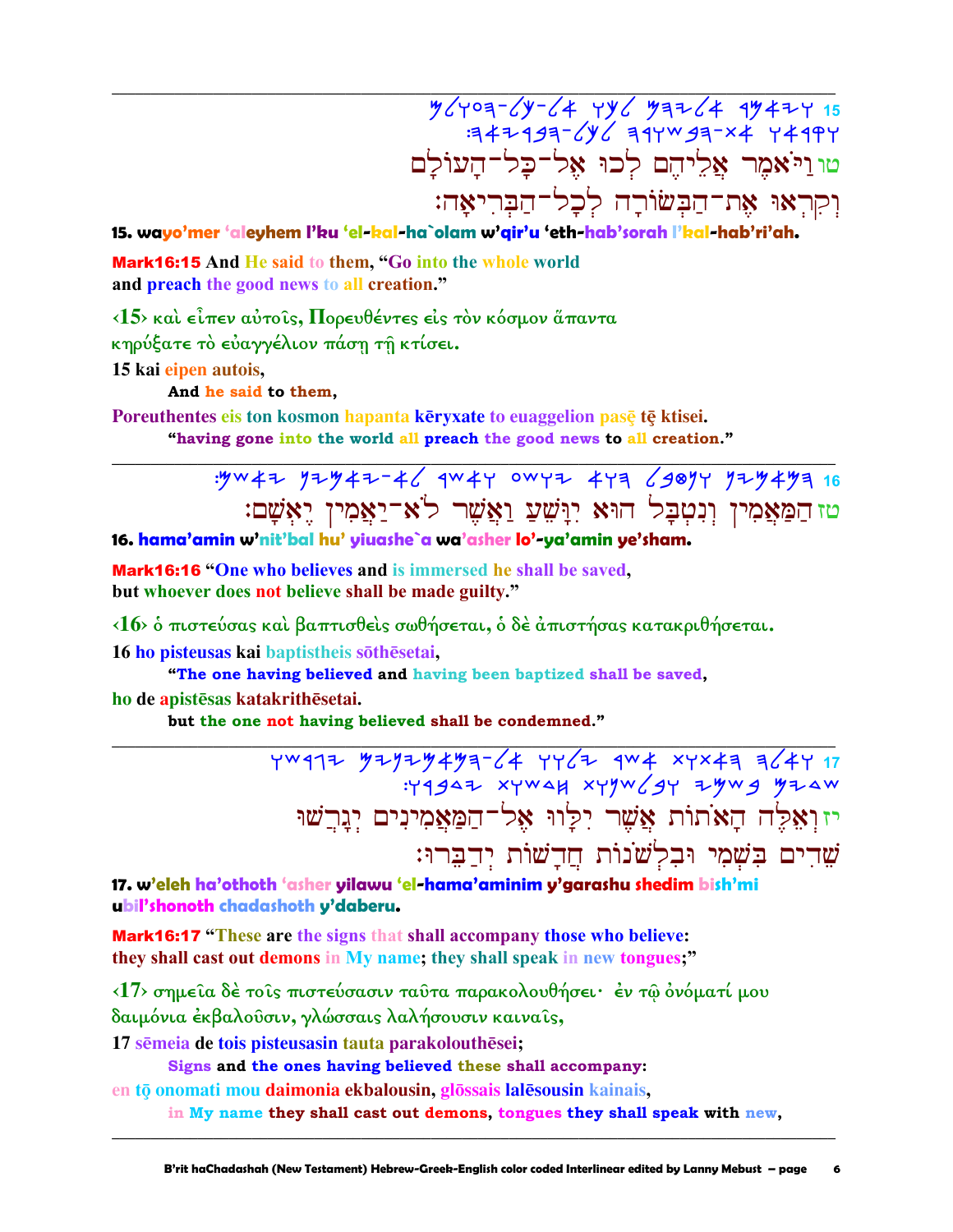יח נחשים ישאו ביהיהם וישתו סם־המות וְלֹא יַזִּיקֵם עַל־חוֹלִים יָשִׂימוּ אֶת־יִדִיהֵם וְיִיטַב לַהֵם:

18. n'chashim yis'u bideyhem w'yish'tu sam-hamaweth w'lo' yaziqem `al-cholim yasimu 'eth-y'deyhem w'yitab lahem.

**Mark16:18** "they shall pick up snakes with the hands, and they drink deadly poison and it shall not harm them; they shall place their hands on the sick, and they shall be well."

<18> [και έν ταίς χερσιν] ὄφεις άρουσιν κἂν θανάσιμόν τι πίωσιν ου μή αυτους βλάψη, έπι αρρώστους χείρας επιθήσουσιν και καλώς έξουσιν.

18 [kai en tais chersin] opheis arousin

"and with their hands they shall pick up snakes

kan thanasimon ti piōsin ou mē autous blapsē, epi arrōstous

and if any deadly poison they drink in no way shall it harm them, upon the sick cheiras epithēsousin kai kalos hexousin.

they shall lay their hands and they shall be healthy."

19. way'hi 'acharey 'asher-diber 'itam ha'Adon wayinase' hashamay'mah wayesheb limin ha'Elohim.

**Mark16:19** And it came to pass after that the Adon (Master) had spoken to them, He was lifted up to the heavens and sat at the right hand of the Elohim.

<19> Ό μέν ούν κύριος Ίησους μετά το λαλήσαι αύτοις άνελήμφθη είς τον ούρανον και έκάθισεν έκ δεξιών του θεου.

19 Ho men oun kyrios Iesous meta to lalesai autois anelemphthe eis ton ouranon

The then Master Yahushua after speaking to them was taken up into the heavens kai ekathisen ek dexiōn tou theou.

and sat down at the right hand of the Elohim.

323 94443 424 x49993-699 449924 4412 3934 20  $.994$  YZ 114 XY 493 XYX 49 1943-X4 PIHZY 9390 כוְהֵמָּה יָצְאוּ וַיִּקְרְאוּ בִּכָל־הַמְּקֹמוֹת וְיַד הָאֲדוֹן הָיָה עִמָּהֵם וַיִּחַזִּק אֵת־הַדָּבָר בָּאֹתוֹת הַבָּאוֹת אַחֲרָיו אָמֵן:

20. w'hemah yats'u wayiq'r'u b'kal-ham'qomoth w'yad ha'Adon hayah `imahem way'chazeq 'eth-hadabar ba'othoth haba'oth 'acharayu 'Amen.

Mark16:20 But they went out and proclaimed in all the places, and the hand of the Adon was with them, and reinforced the word with signs that came after them. Amen.